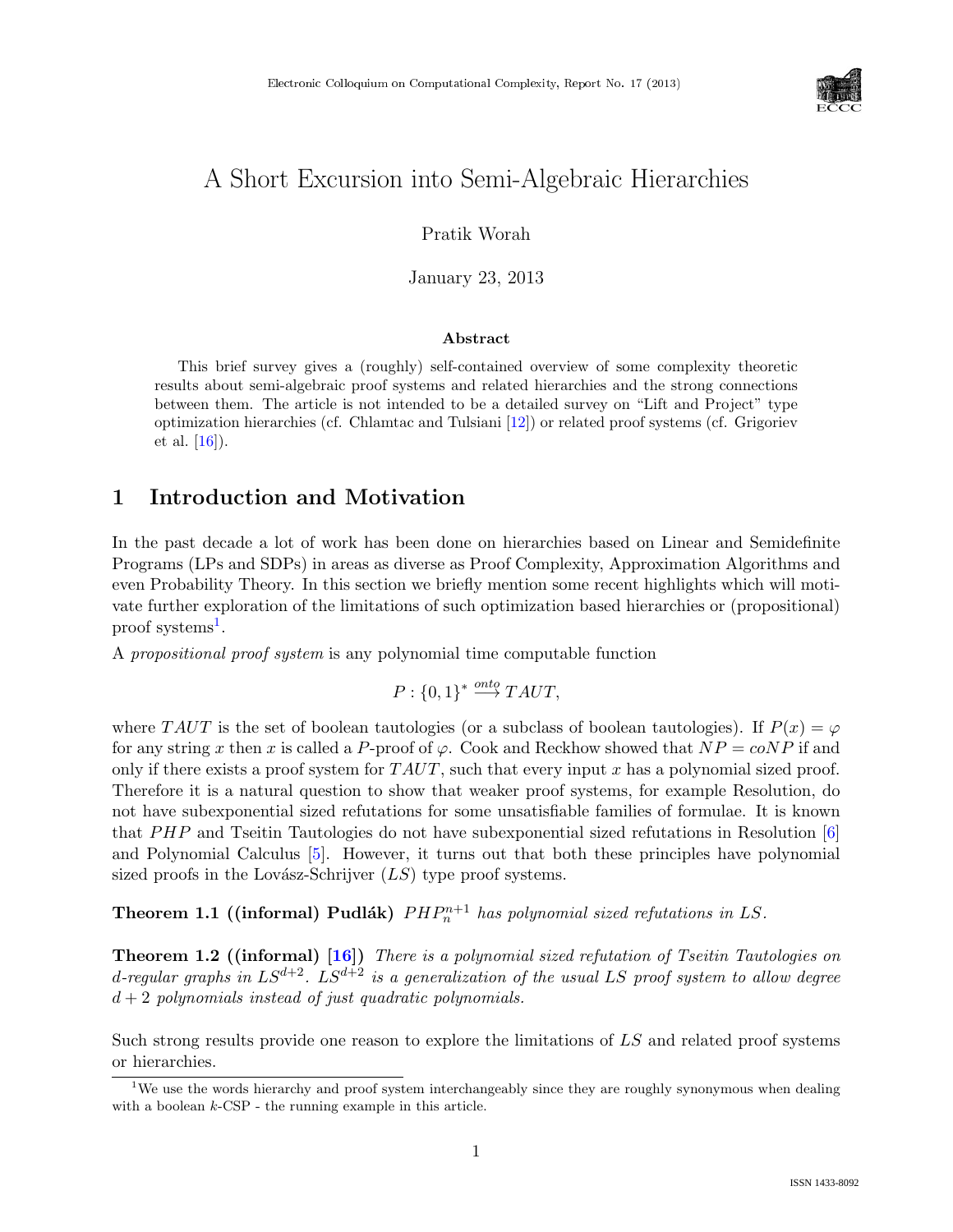However, size is not the only important parameter for such hierarchies. For 0-1 optimization problems (like MAX-CSP) one can design approximation algorithms based on encoding the problem as an Integer Program (IP), solve its LP/SDP relaxation to obtain an optimal fractional solution and then round the fractional solution to an integer solution. While we know approximating MAX-3-CSPs is NP-hard, a recent SDP rounding algorithm by Barak et al [\[4\]](#page-12-0) uses the Lasserre hierarchy, which is stronger than the basic LS hierarchy, to approximate the optimal value of some MAX-2-CSPs.

**Theorem 1.3 ((informal)** [\[4\]](#page-12-0)) Given a MAX-2-CSP instance F on alphabet [k], let  $r<sub>\tau</sub>$  denote the number of eigenvalues greater than  $\tau$  for the normalized adjacency matrix of the constraint graph of F. There exists a constant c such that for every  $\varepsilon > 0$  and  $r \geq \frac{k}{\varepsilon^d}$  $\frac{k}{\varepsilon^c}r_\tau$ , the optimal value of the objective function for the r<sup>th</sup> level Lasserre relaxation of F is within  $\varepsilon$  of the the optimal value of F. Moreover there is a polynomial time rounding algorithm that finds the assignment corresponding to the approximate optimum given the Lasserre SDP solution.

Such rounding algorithms and the the papers that build upon it [\[3,](#page-12-1) [19\]](#page-13-0) give another reason to study the limitations of such hierarchies. The reasonable way to proceed here is to lower bound the worst case integrality gap i.e., the maximum of the ratio between the optimal fractional and integer solution over all problem instances, of the Lasserre relaxation of the encoded LP / SDP - since it is unreasonable to expect that one would always know the value of the optimal integer solution in advance. Such lower bounds are now well studied for most LP and some SDP hierarchies [\[9,](#page-13-1) [1,](#page-12-2) [24,](#page-13-2) [11,](#page-13-3) [7\]](#page-12-3) and we will sketch their relation to lower bounds for proof systems via the MAX-CSP problem.

### 2 Preliminaries and Definitions

In this section we briefly remind the reader of some relevant basic definitions and provide a brief overview of the type of lower bound problems which we will discuss later.

A polytope is a set of the form  $\{x \in \mathbb{R}^n : Ax \geq b, A \in \mathbb{R}^{m \times n}, b \in \mathbb{R}^n\}$ . Throughout we assume that the matrix A has size polynomial in  $n$  and is explicitly given. A Linear Program optimizes a linear objective function  $c^T x$  over some polytope P and therefore is of the form:

$$
\max_{x} c^T x \quad s.t. \ Ax \ge b.
$$

In addition we will always assume that the polytope P lies in the unit cube of appropriate dimension. The feasibility of a linear program can be decided in polynomial time and therefore the optimization problem can be solved in polynomial time. A Semidefinite Program is of the form:

$$
\max_{X} C \cdot X \quad s.t. \ A_i \cdot X \ge b_i \ \forall i \in [k], \ X \succeq 0,
$$

where  $A_i, X \in \mathbb{R}^{n \times n}$  and  $\cdot$  denotes the usual inner product. Hence an SDP reduces to an LP whenever the matrix  $X$  is diagonal. There is no known algorithm to decide the feasibility of a SDP in polynomial time but one can find the optimal solution to a SDP in polynomial time upto any given level of accuracy.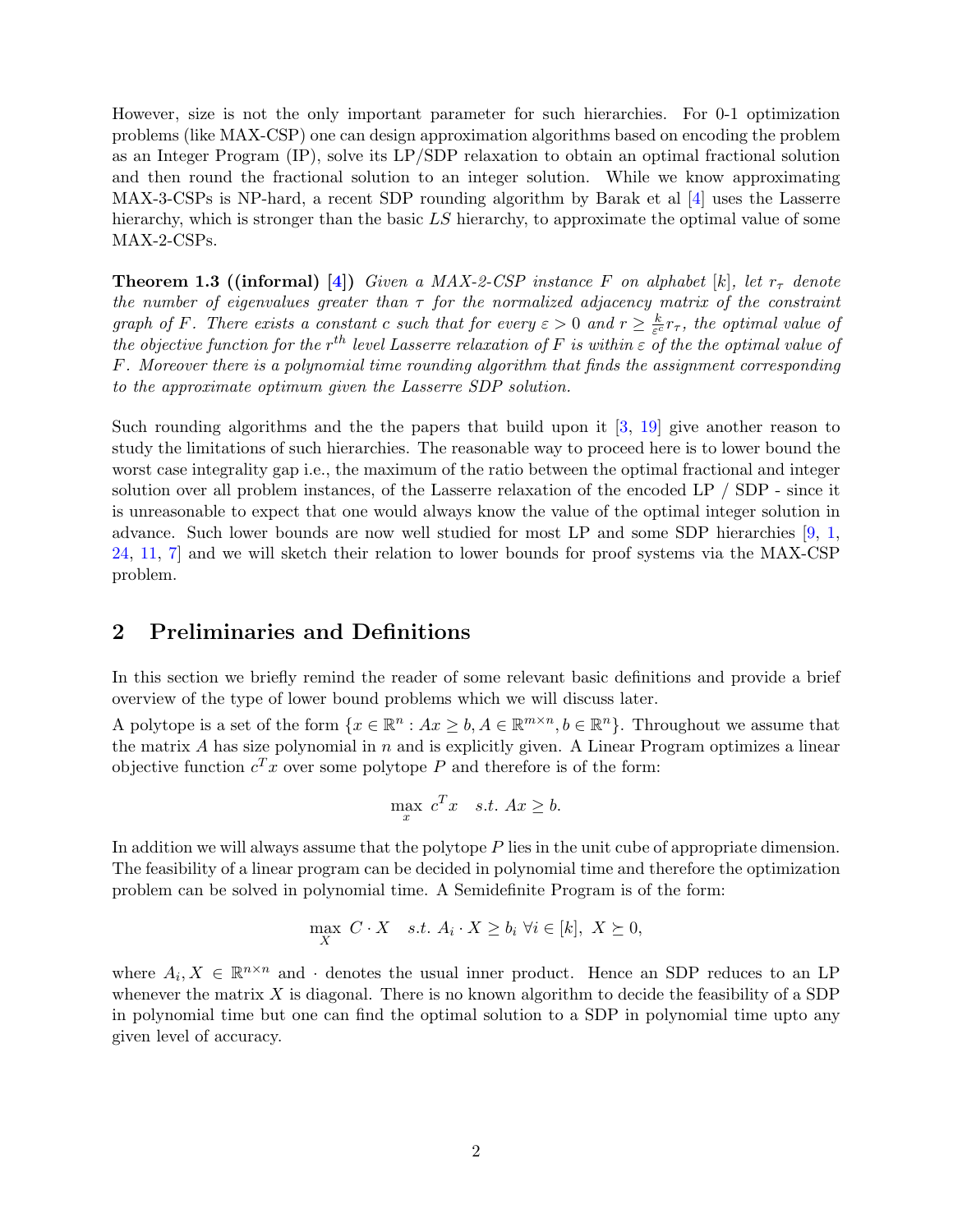#### 2.1 CSPs and their Representations

**Definition 2.1** Given a boolean predicate  $f: \{0,1\}^k \rightarrow \{0,1\}$  we define MAX-k-CSP(f) as the following optimization problem F:

<span id="page-2-0"></span>
$$
\max_{x \in \{0,1\}^n} \sum_{i \in [m]} f_i(x),\tag{2.1}
$$

where  $f_i$  denotes an instance of f on some k variables chosen from the n 0-1 variables such that some of the input variables of f may be negated.

Throughout we will assume  $k \geq 3$ . We will encode the above optimization problem as a LP or SDP in the next section. For the purpose of proving integrality gaps  $F$  will usually consist of randomly chosen instances of  $f_i$ . It is known that such random instances are very unsatisfiable as long as the number of constraints m exceeds a certain threshold  $\delta n$ . It is therefore natural to study the complexity of refuting the  $CSP(f)$  formula corresponding to F:

<span id="page-2-1"></span>
$$
\bigwedge_{i \in [m]} f_i(x). \tag{2.2}
$$

We will soon see that lower bounds for the later problem imply integrality gaps for the former problem and the converse will also hold in some cases. In the remainder of this subsection we consider the example of MAX-k-SAT and show how to encode it as set of contradicting axioms to a proof system which manipulates inequalities or equalities.

A MAX-k-SAT instance F consists of a conjunction of clauses each of the form  $\bigvee_{i\in[k]}l_i$ . Hence to encode the axioms for  $F$  it suffices to provide an encoding for the clauses.

Encoding with *linear inequalities* or simply the *linear encoding*: Given a clause  $C := \bigvee_{i \in [k]} l_i$  we encode it as the inequality  $L_C := \sum_{i \in [k]} \ell_i \geq 1$ , where  $\ell_i := 1 - x_i$  if  $l_i = \neg x_i$  and  $\ell_i := x_i$  otherwise. The  $\ell_i$  are variables in R. Observe that both C and  $L_C$  have the same set of satisfying solutions in  $\{0,1\}^k$ .

Encoding with *polynomial equalities* or simply the *product encoding:* Given a clause  $C := \bigvee_{i \in [k]} l_i$ we encode it as the equality  $P_C := \prod_{i \in [k]} \ell_i = 0$ , where  $\ell_i := x_i$  if  $l_i = \neg x_i$  and  $\ell_i := 1 - x_i$  otherwise. Usually, for our purposes, the  $\ell_i$  are variables in R. Observe that both C and  $P_C$  have the same set of satisfying solutions in  $\{0,1\}^k$ .

Semialgebraic proof systems, like LS, manipulate inequalities starting from the linear encoding of the axioms. The closely related algebraic proof systems - the Nullstellensatz and Polynomial Calculus (PC) manipulate equalities starting from a product encoding of the axioms. See the survey by Pitassi [\[20\]](#page-13-4) for a review of proof complexity results related to the later.

#### 2.2 Hierachies and Proof Systems

In this subsection we briefly review "lift and project" hierarchies and proof systems based on them. Given a polytope P in  $[0,1]^n$  with m facets, it is sometimes possible to introduce more variables and obtain another polytope Q, the extension (also lift) of P, such that Q lies in  $[0,1]^N$   $(N > n)$ but has M facets for some  $M < n$ , and the projection of Q to the original n dimensions is P. The number of facets of Q is the extension complexity of Q and some recent papers  $[14, 8]$  $[14, 8]$  $[14, 8]$  also study lower bounds on extension complexity.

Lovász and Schrijver made an important observation when the polytope  $P$  corresponds to an LP relaxation of some 0-1 integer polytope  $P_I$ . Given any polytope P they define a hierarchy of nested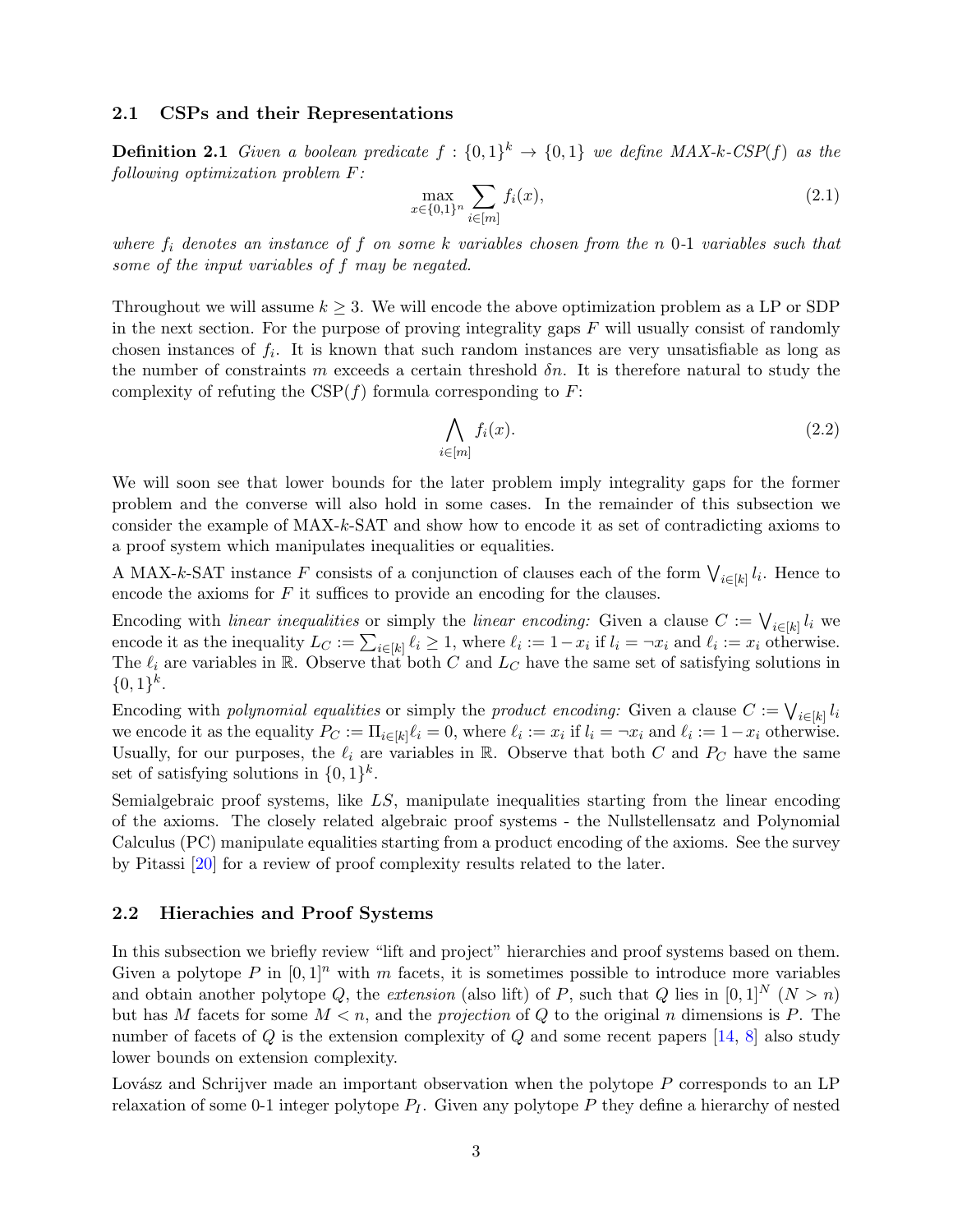polyopes, via their systematic lift and project operations, which always converges to  $P_I$  in at most n such operations. Moreover they constructed separation oracles for the intermediate polytopes in their hierarchy which allows one to efficiently optimize LPs over the nested polytopes obtained within a few lift and project steps (for details see [\[12\]](#page-13-7)).

**Definition 2.2 (see [\[12\]](#page-13-7))** Given a polytope  $P^r \subseteq P$  obtained after r rounds of LS lift and project, inductively define  $P^{r+1}$  as the polytope bounded by linear inequalities of the form:

<span id="page-3-0"></span>
$$
\sum_{i=1}^{n} \alpha_i h^{(r)}(x) x_i + \sum_{i=1}^{n} \beta_i g^{(r)}(x) (1 - x_i) + \sum_{i=1}^{n} \gamma_i (x_i^2 - x_i) \ge 0,
$$
\n(2.3)

where  $h^{(r)}(x) \geq 0$  and  $g^{(r)}(x) \geq 0$  are linear inequalities valid for  $P^r$ ,  $\alpha_i, \beta_i \in \mathbb{R}^+$  and  $\gamma_i \in \mathbb{R}$ .

Note that  $P^0 = P$  and r is the rank of P<sup>r</sup>. It is known that  $P^r = P_I$  for some  $r \leq n$ . By restricting the final form of the inequality in Equation [2.3](#page-3-0) to be linear, we have implicitly defined  $P^{r+1}$  as the projected polytope obtained from  $P^r$  after one step of lift and project. If we map products of variables  $x_ix_j \rightarrow x_{ij}$  then any quadratic inequality which can be expressed in the form of Equation [2.3](#page-3-0) corresponds to a linear inequality (in  $\binom{n}{2}$  $\binom{n}{2}$  variables) of the  $(LS)$  lifted polytope  $Q^r$ obtained from  $P^r$ . The corresponding LS proof system may be formally defined as follows.

**Definition 2.3 ([\[16\]](#page-13-8))** Given a set P of linear inequalities on the variables  $\{x_1, ..., x_n\}$  and axioms  $x_i^2 - x_i = 0$ , we have the following inference rules for LS:

1.  $\frac{p\geq 0}{p\cdot q\geq 0}$  where  $deg(pq) \leq 2$  and  $q \in \{x_i, 1 - x_i : i \in [n]\}.$ 2.  $\frac{p\geq 0 \quad q\geq 0}{\alpha p+\beta q\geq 0}$  for  $\alpha, \beta \in \mathbb{R}^+$ .

A valid refutation of P must obtain the contradiction  $-1 \geq 0$ .

Various strengthenings of the LS hierachy have been defined. The  $LS_+$  hierarchy works with SDP relaxations and Equation [2.3](#page-3-0) is modified to allow addition of squares of arbitrary linear forms. Another strengthening of LS is the Sherali-Adams (SA) hierarchy in which there are no intermediate projection steps i.e., one is allowed to multiply the original inequalities with multipliers  $\Pi_I x_i \Pi_I (1-x_i)$ , to obtain the SA lifted polytope in one shot. The SA (also static-LS) proof system<sup>[2](#page-3-1)</sup> may be defined as:

**Definition 2.4 ([\[16\]](#page-13-8))** Given a set P of linear inequalities on the variables  $\{x_1, ..., x_n\}$  and axioms  $x_i^2 - x_i = 0$ . A valid SA refutation consists of positive linear combination of the terms  $\varphi_{I,J} =$  $s_{I,J}$  ·  $\Pi_{i\in I}x_i\Pi_{j\in J}(1-x_j)$  where I and J are multisets of variable indices and  $s_{I,J}$  is an axiom. A valid refutation is obtained by deriving

<span id="page-3-2"></span>
$$
\sum_{l} \omega_l \cdot \varphi_{I_l, J_l} = -1 \tag{2.4}
$$

where each  $\omega_l \in \mathbb{R}^+$ .

<span id="page-3-1"></span><sup>&</sup>lt;sup>2</sup>Formally SA (equivalently static-LS) may not even be a proof system since even a simple verification of validity of the certificate may require exponential time [\[16\]](#page-13-8). But for lower bound purposes these systems are no less interesting.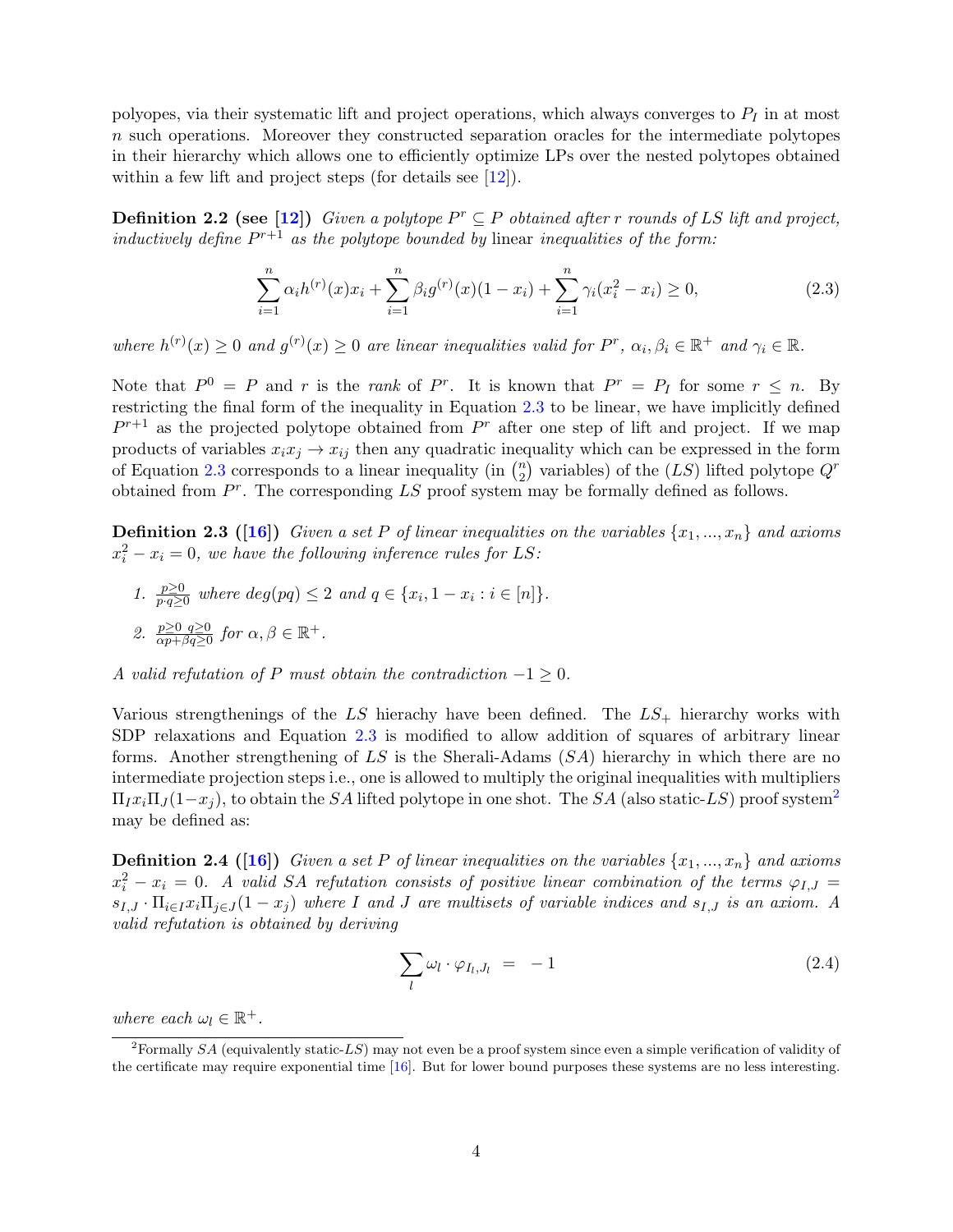**Remark 2.5** Observe that the LS is a dynamic proof system since it derives a refutation in a step by step manner (like Resolution and Polynomial Calculus), while SA is a static proof system since it derives the refutation in one shot (like the Nullstellensatz). The division into dynamic and static seems to play some role as far as lower bound methods are concerned.

Similar to LS one can strengthen static-LS to static- $LS_+$ . We will define the stronger Lasserre hierarchy and Positivstellensatz Calculus in the upcoming sections.

#### 2.3 Measures of Complexity

We have already defined *rank* for the LS hierarchy. The *rank* of an LS refutation is analogously defined as the maximum number of applications of the first inference rule along any path in the proof DAG. Note that for any linear encoding of an unsatisfiable MAX-k-CSP instance the LS hierarchy rank and LS proof system rank are equivalent by Farkas' lemma and similarly for  $LS_+$ . The rank of a static-LS refutation is just the maximum degree of summands in Equation [2.4.](#page-3-2) Like other dynamic proofs, the size of an LS refutation is just the number of lines in the refutation and the *size* of a static-LS refutation is the number of summands in Equation [2.4.](#page-3-2) The surveys [\[16\]](#page-13-8) and [\[12\]](#page-13-7) have a more detailed discussion on this.

Each of these measures has some physical significance. For example, optimization over the rank r polytope in the LS, SA (and other similar hierarchies) takes  $n^{O(r)}$  time. The LS rank lower bounds the static-LS rank and also the logarithm of LS (and static-LS) size. No relation seems to be known between  $LS$  and static- $LS$  size. Since the size lower bounds would hold against any optimization algorithm captured by the model, as opposed to the fixed  $n^{O(r)}$  algorithms, they are more difficult to obtain. The same measures can also be defined for  $LS_+$  and static- $LS_+$ .

### 3 Overview of Proof Techniques in the Area

We now provide an overview of techniques in the lower bounds for the  $MAX\text{-}cSP(P)$  problem (Equation [2.1\)](#page-2-0), where  $P: \{0,1\}^k \to \{0,1\}$  is a boolean predicate, and the closely related problem of proving lower bounds for random instances of  $CSP(P)$  (Equation [2.2\)](#page-2-1). As far as basic techniques in the proofs of integrality gaps and rank lower bounds for SA and Lasserre hierachies are concerned, the proofs for just the case of MAX-k-XOR provide a fairly complete picture. While we do know some gaps for problems like finding the maximum independent set or the minimum vertex cover in graphs, much can be shown via involved reductions from gaps of  $MAX-k-XOR$  (see [\[1,](#page-12-2) [23,](#page-13-9) [26\]](#page--1-4) and exceptions in [\[11\]](#page-13-3)).

#### 3.1 Resolution and Polynomial Calculus

We take a short detour through two techniques previously used for weaker proof systems - Resolution and Polynomial Calculus, for their influence on lower bound proofs for static proof systems.

The Resolution refutations have propositional clauses as lines and a valid refutation uses the inference rule:

$$
\frac{C_1 \vee \neg x \quad x \vee C_2}{C_1 \vee C_2}
$$

to derive an empty clause. The size  $(S)$  of a refutation is the number of lines in it and the width (w) of a refutation is the maximum number of variables in a clause in the refutation. Ben-Sasson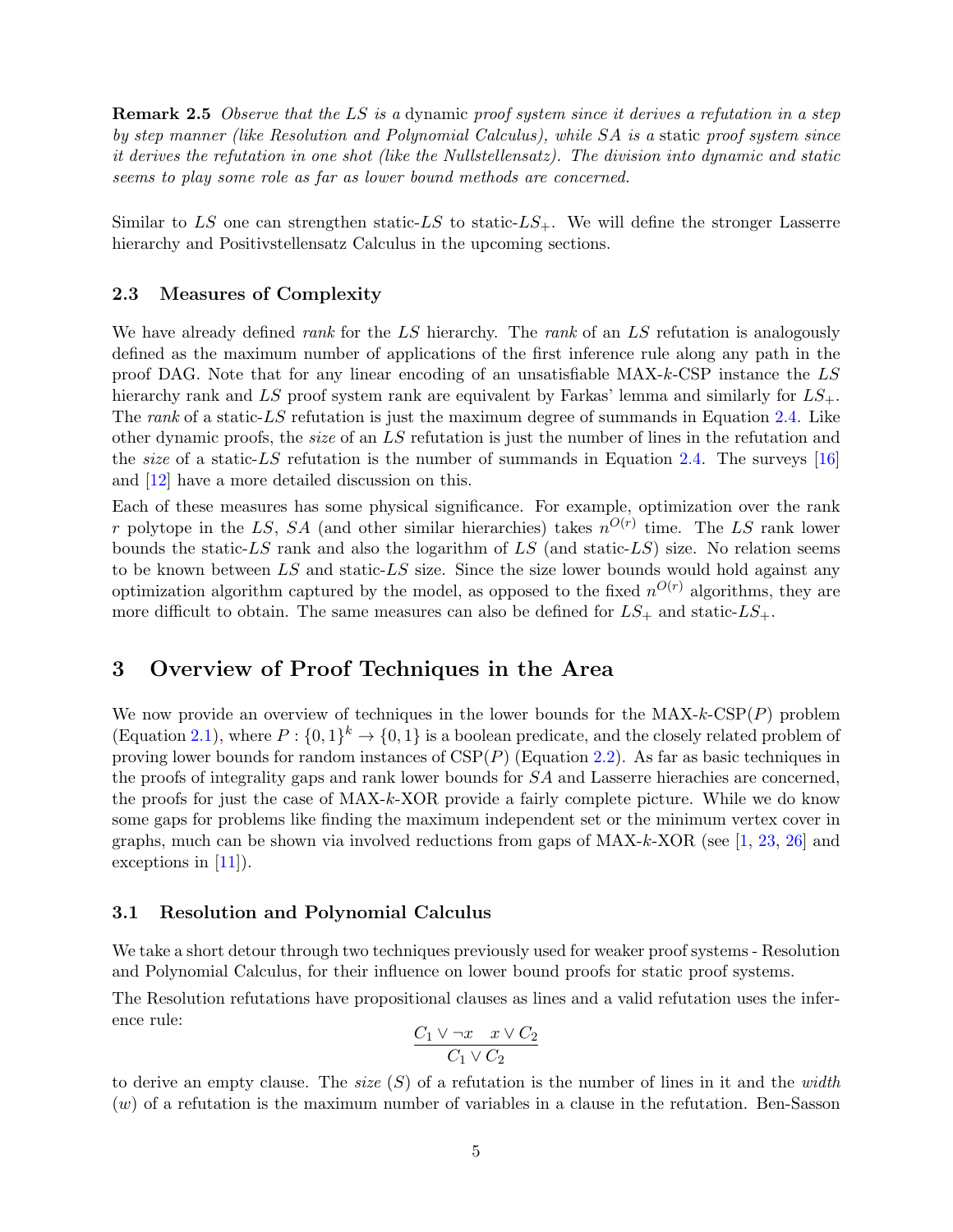and Wigderson [\[6\]](#page-12-4) related size and width of a refutation  $\pi$  as follows:

$$
w(\pi) \le w_0(\pi) + \sqrt{n \log S},
$$

where  $w_0$  is the maximum of the width of the axioms and n the number of variables. Therefore lower bounding the width of a Resolution refutation also serves to lower bound its size. In the case of random instances of CNF-SAT they prove a linear lower bound on the width of any Resolution refutation by showing that high (boundary) expansion of the constraint graph of the instance i.e. the natural variable vs constraint bipartite graph, implies the refutation has a wide clause. They generalized their proof to random instances of  $CSP(P)$ , where  $P: \{0,1\}^k \to \{0,1\}$  is any sensitive predicate (For eg. XOR, which can be satisfied by flipping only a few bits of any unsatisfying assignment). Immediately afterwards Ben-Sasson and Impagliazzo [\[5\]](#page-12-5) used a similar technique to prove linear lower bounds for the degree in the algebraic proof system - Polynomial Calculus. The Polynomial Calculus (PC) [\[13\]](#page-13-10) is a dynamic version of the Nullstellensatz, where the lines are polynomial equalities from the ring  $S_n(\mathbb{F}) = \mathbb{F}[x_1, ..., x_n] / \{x_i^2 - x_i : i \in [n]\}$ . Sometimes the rule  $x_i^2 - 1 = 0$  may be substituted for  $x_i^2 - x_i = 0$  and these axioms allow us to ignore issues about the completeness of the underlying field F. The inference rules for PC are:

$$
\frac{p=0 \quad q=0}{\alpha p+\beta q=0}, \qquad \frac{p=0}{x\cdot p=0},
$$

where  $p, q \in S_n(\mathbb{F})$  and  $\alpha, \beta \in \mathbb{F}$ . A valid refutation shows  $1 = 0$ . The *degree* (*d*) of a refutation is the maximum degree among the lines of the refutation and the size  $(S)$  of a refutation is number of monomials in the refutation. Size vs degree trade-offs are also known for PC [\[13\]](#page-13-10) and they chronologicaly preceeded the size-width trade-offs for Resolution. For an instance of  $CSP(P)$ , PC encodes the axioms in the product encoding, typically over  $\mathbb R$  in relation to semialgebraic proof systems. In  $[5]$ , the authors use the ideas from  $[6]$  to show linear lower bounds for the degree in any PC refutation of random instances of CNF-SAT over  $\mathbb{F} \neq \mathbb{F}_2$ . They actually show the lower bound when the axioms lead to binomials<sup>[3](#page-5-0)</sup> and from it deduce the lower bound for CNF-SAT by a simple reduction. We will illustrate the importance of these ideas for Lasserre rank lower bounds and integrality gaps in the next section.

The lower bounds for PC degree when the predicate  $P$  in  $CSP(P)$  does not translate to binomials were more involved and used different techniques [\[2\]](#page-12-6). Given a random instance F of a  $CSP(P)$ , as in Equation [2.2,](#page-2-1) the  $f_i$  are polynomials in  $S_n(\mathbb{F})$  derived from P which is assumed to be *immune* (a fairly general class of predicates) and suppose one wants to exhibit a degree d lower bound on PC refutations of F. The main idea in [\[2\]](#page-12-6) is to construct an operator  $R_d: S_{n,d}(\mathbb{F}) \to S_{n,d}(\mathbb{F})$  defined on monomials of degree at most d and linearly extended to the degree d fragment of the ring  $S_n(\mathbb{F})$ such that:

- 1.  $V_d(F) \subseteq Ker(R_d) \subset S_n(\mathbb{F})$ , where  $V_d(F)$  is a degree d pseudoideal of F (cf [\[13,](#page-13-10) [2\]](#page-12-6)).
- 2.  $R_d(x_it) = R_d(x_iR_d(t))$ , where t is a monomial of degree at most  $d-1$ .

Intuituvely,  $R_d$  would send the LHS of any degree  $d$  PC refutation to zero while the RHS of the refutation would remain non-zero thus giving us a contradiction to the existence of such a refutation. The operator  $R_d$  in [\[2\]](#page-12-6) is constructed by restricting the classical reduction operator i.e.  $R_I: S_n(\mathbb{F}) \to S_n(\mathbb{F})$ , which gives the unique remainder upon reduction by the Groebner basis of

<span id="page-5-0"></span><sup>&</sup>lt;sup>3</sup>A *Binomial Ideal* is any ideal generated by binomials, which are polynomials consisting of a linear combination of two monomials. For example, the product encoding of the axioms of XOR with  $x^2 = 1$  gives binomials.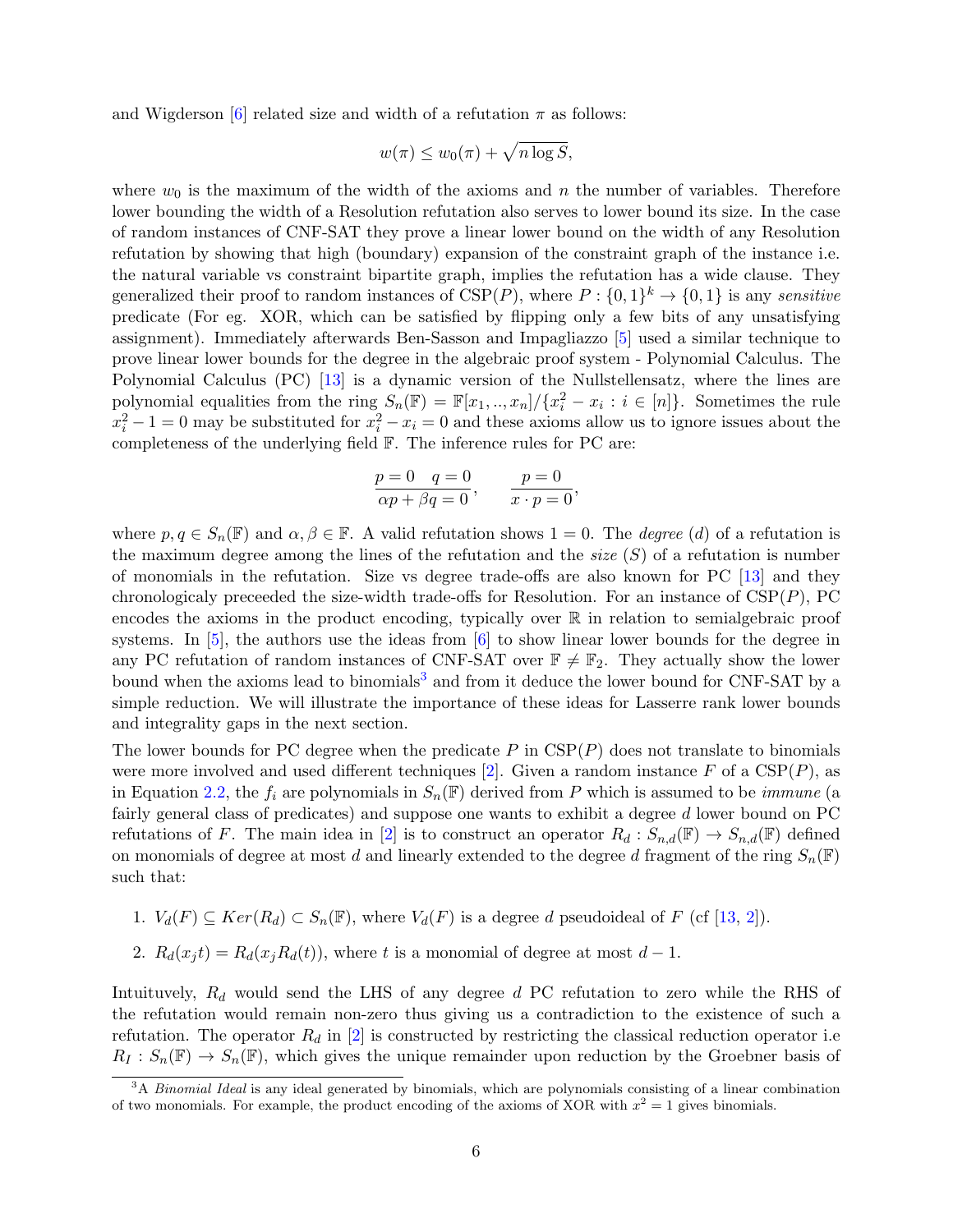the ideal  $I := \langle \{f_i\}_{i=1,\dots,r}\rangle$ , to the degree d fragment of  $S_n$ . Of course there are many ideals in  $S_n$ , and hence many  $R_I$ s, and to fix the value of  $R_d(t)$  for a term  $t \in S_n$  one has to choose which  $R_I$ to use. Using an involved argument relying on immunity and expansion properties of  $F$ ,  $[2]$  get around this problem and show *local consistency* among the  $R<sub>I</sub>$ s i.e.

$$
R_{\langle \{f_i\}_{i_1,\ldots,i_r}\rangle}(t) = R_{\langle \{f_i\}_{i_1,\ldots,i_\nu}\rangle}(t)
$$

when the monomial t has small enough, but still  $\Omega(n)$ , degree and the small set of generators  ${f_i}_{i_1,\ldots,i_{\nu}}$  depends only on the term t. Therefore  $R_d(t)$  is chosen locally i.e. depending only on t, with respect to some small enough, in the number of generators, ideal I. The local consistency of  $R<sub>I</sub>$ s will ensure properties 1 and 2 above for  $R<sub>d</sub>$ . A similar, but somewhat simpler, approach works for proofs of rank lower bounds in static hierarchies. In particular, proofs of SA integrality gaps use a similar local consistency lemma but with functionals.

We conclude this subsection by noting that width in Resolution and degree in PC play a role analogous to rank in hierarchies and proof systems and such evidence is given by [\[25,](#page--1-5) [21\]](#page-13-11). However, we still do not know any size-rank trade-offs for LS type dynamic proof systems.

#### 3.2 Static Hierachies and Proof Systems

We will consider the example of integrality gaps for a random instance  $F$  of MAX-k-XOR in the  $SA$ hierarchy [\[7\]](#page-12-3). For clarity we write down the  $SA$  LP corresponding to MAX-k-XOR (Equation [2.1](#page-2-0)) instantiated with XOR) instance F consisting of variables  $V = \{x_1, ..., x_n\}$  and XOR constraints  $C = \{C_i : \{0,1\}^k \to \{0,1\} : i \in [m]\}.$  The variables of the LP obtained after r rounds of SA hierarchy are:  $x_{S,A}$ , where  $S \subseteq V, |S| \leq r$  and  $A \in \{0,1\}^r$ . Intuitively,  $x_{S,A}$  is 1 if  $S \to A$  and 0 otherwise. Let  $S_{C_i}$  be the set of variables in constraint  $C_i$  then the LP after r rounds of SA is given below. Note that the usual definition of  $SA$  has variables of the form  $x<sub>S</sub>$  but not  $x<sub>S,A</sub>$  but it is easier

| Sherali-Adams LP for $MAX-k-CSP(f)$ |                                                                                   |                                                                     |
|-------------------------------------|-----------------------------------------------------------------------------------|---------------------------------------------------------------------|
| maximize                            | m<br>$\sum_{i} \sum_{i} C_i(A) \cdot x_{(T_i, A)}$<br>$i=1$ $A \in \{0,1\}^{T_i}$ |                                                                     |
| subject to                          | $x_{(\emptyset,\emptyset)} = 1$                                                   |                                                                     |
|                                     | $\sum x_{(S \cup \{i\}, A \circ j)} = x_{(S, A)}$<br>$j \in \{0,1\}$              | $\forall S \ s.t. \  S  < r, \ \forall i \notin S, A \in \{0,1\}^S$ |
|                                     | $x_{(S,A)} \geq 0$                                                                | $\forall S \ s.t. \  S  \leq r, \ \forall A \in \{0,1\}^S$          |

to write the objective function of the LP in the above formulation. One can think of  $x_S \leadsto x_{S,\{1,\ldots,1\}}$ and use induction on the size of  $S$  to see that with respect to  $SA$  rank and integrality gaps the two translations are equivalent.

**Theorem 3.1 ((informal)** [\[7\]](#page-12-3)) For a random instance F of  $MAX\text{-}K\text{-}XOR$ , the SA LP (above) has an integrality gap of  $2 - \varepsilon$  w.h.p. even after some  $\Omega(n)$  rounds.

For the sake of exposition we will illustrate the rank lower bound proofs with respect to  $SA$  i.e. static-LS, proof system and not with the LP formulation.

**Remark 3.2** A rank lower bound on SA for a linear encoding of F already implies an integrality gap of  $2 - \varepsilon$  for F.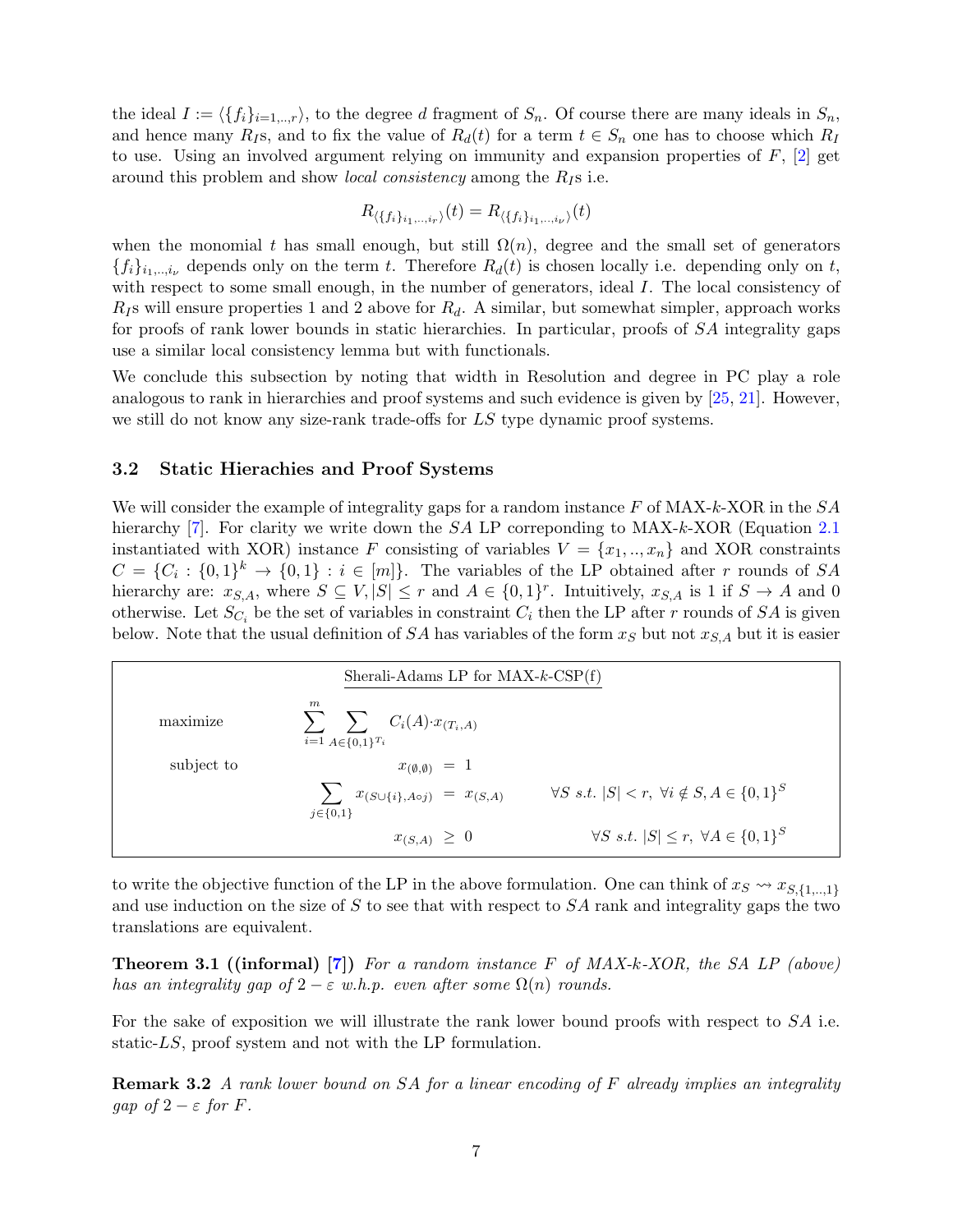This follows because at most  $1/2 + \varepsilon$  of the constraints in F are simultaneously satisfiable by 0-1 assignments and (by Farkas lemma) the rank lower bound in the SA proof system implies that there is an obstruction, in the form of a fractional point, which satisfies all the lifted constraints of  $F$  after many rounds of SA lifts. Hence it will suffice to sketch a rank lower bound for  $F$  instead of an integrality gap for F.

#### 3.2.1 Locally Consistent Measures

First we define families of locally consistent measures on 0-1 assignments to small sized sets of variables of F.

**Definition 3.3 ([\[7,](#page-12-3) [11\]](#page-13-3))** Given an instance F of CSP(P) with variables  $V := \{x_1, ..., x_n\}$  and constraints  $C := \{c_i : i \in [m]\},\$ a family of distributions (i.e. discrete probability measures)  $m<sub>T</sub>$ on 0-1 assignments to all  $T \subseteq V$  such that  $|T| \leq r$  is r-locally consistent if for any R, S and T,  $R \subseteq S \subseteq T$ , we have

$$
\forall A \in \{0,1\}^{|S|} : \sum_{B \in \{0,1\}^{|S \setminus R|}} m_T(A \circ B) = m_S(A). \tag{3.1}
$$

Clearly, the definition above is inspired by the constraints in the SA LP. However, as promised, we will illustrate the proof technique in terms of proof systems to make the connections with PC and Resolution clearer.

#### 3.2.2 Perfect and Imperfect Completeness

Definition 3.4 Given a family of r-locally consistent measures on an instance F of MAX-k-XOR such that every measure in the family is positive only on the satisfying 0-1 partial assignments of F i.e. if a 0-1 partial assignment  $A_T$  violates a constraint supported on only the variables in T  $(T| \leq O(r))$  then  $m_T(A_T) = 0$ , then such a family of measures is said to have perfect completness

The idea is that the measure fools the LP or SDP into thinking that the instance is perfectly satisfiable <sup>[4](#page-7-0)</sup>. Now assume we had a rank/degree  $d \langle r \rangle SA$  (static-LS) refutation of F (as in Equation [2.4\)](#page-3-2) then we can obtain a contradiction as follows.

Define a funtional  $\varphi: S_{n,d}(\mathbb{R}) \to \mathbb{R}$  on monomials in  $S_{n,d}$  as  $\Pi_{i \in I} x_i \mapsto \mathbb{E}_{m_I} \left[ \Pi_{i \in I} 1 \mathbb{1}_{\{I\}} \right]$ , and  $\varphi$  is extended linearly to  $S_{n,d}$ . Now we apply  $\varphi$  to both sides of our degree d refuation and by using local consistency and perfect completeness of  $m<sub>I</sub>$  (see for eg. [\[11,](#page-13-3) [28\]](#page--1-6) for a similar proof) we will obtain  $-1 \geq 0$  - a contradiction. Observe the similarities to the high level framework of [\[2\]](#page-12-6). However, the similarities do not end at the high level since the actual construction of these locally consistent measures with perfect completeness in [\[7\]](#page-12-3), which we skip, relies on similar notions of boundary expansion and closures of constraints that have also been used by [\[2\]](#page-12-6). We will see more of such similarities between lower bounds for PC and integrality gaps / rank lower bounds for proof systems in the next sections. To summarize:

**Remark 3.5** The existence of r-locally consistent measures with perfect completeness implies degree must be  $\geq r$  for any refutation of CSP(P) in the static proof system in question (SA, static-LS<sub>+</sub> etc). So far the constructions, for example [\[7,](#page-12-3) [23\]](#page-13-9), of integrality gaps for SA (and also Lasserre) for MAX-k-CSPs rely on exhibiting locally consistent measures and all of them, except [\[11\]](#page-13-3), additionally satisfy the perfect completeness property.

<span id="page-7-0"></span><sup>4</sup>This terminology has its origins in PCP literature.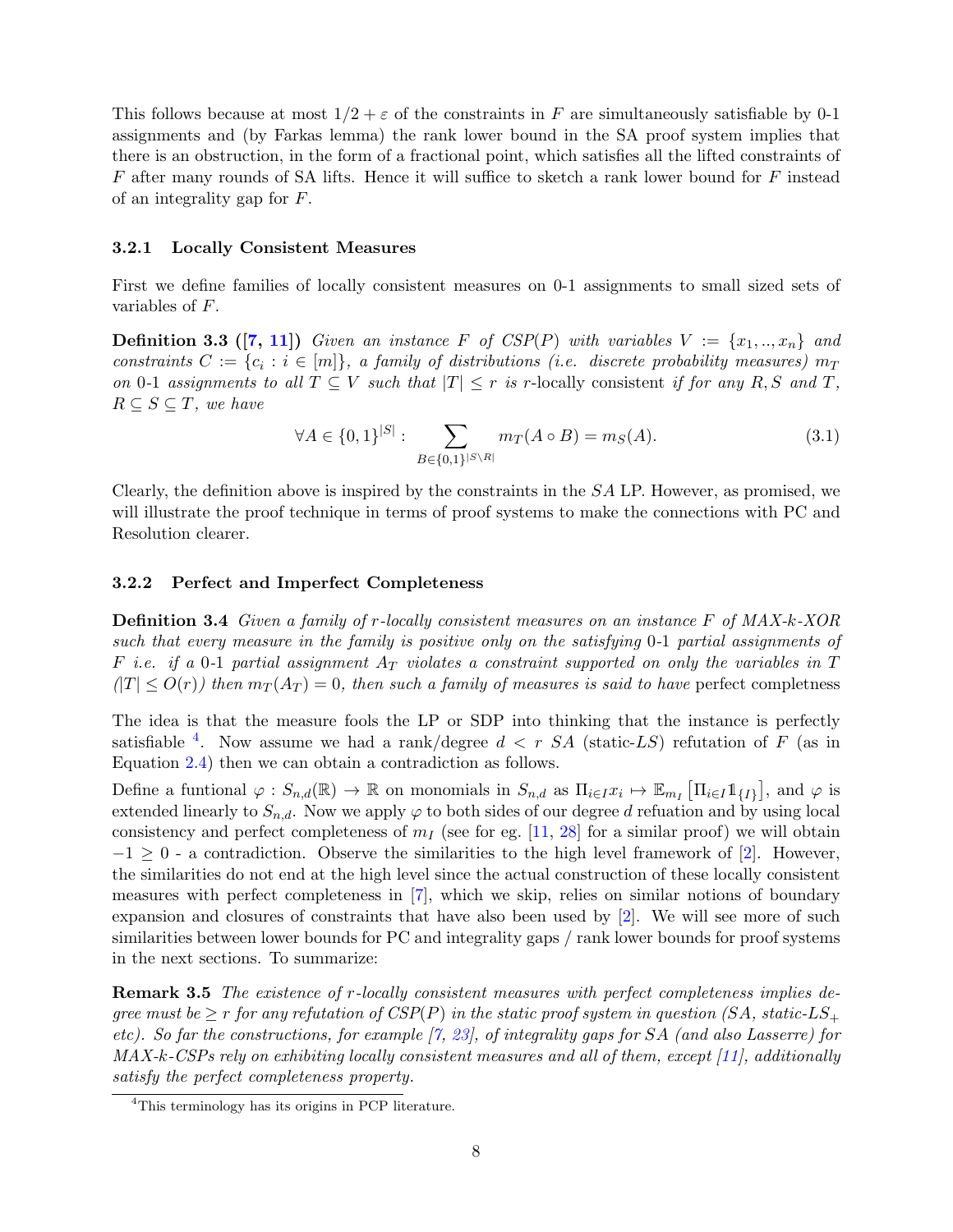### <span id="page-8-0"></span>4 Lasserre Lower Bounds for Parity

Given a sequence  $\{y_i : y_i \in [0,1]\}_{1, ..., s(2t)}$ , where  $s(2t) = \binom{n}{\leq 2}$  $\binom{n}{\leq 2t}$ , the 0-1 moment matrix  $M_t(y)$  is a  $\mathbb{R}^{s(t)\times s(t)}$  matrix indexed by t-subsets of  $[n]$  such that  $M_t(\overline{I},J) := y_{I\cup J}$ . The r round Lasserre SDP for MAX-k-CSP in Equation [2.1](#page-2-0) is defined as follows (see  $[18]$ ).

$$
\max \sum_{A \in \{0,1\}^k, C_i \in C} x_{S_i, A} C_i(A)
$$
  
s.t.  $M_t(x) \succeq 0$ ,  $\forall t \leq r$ .

Using the fact that any positive semidefinite matrix X can be written in the form  $YY<sup>T</sup>$ , the above SDP can be rewritten in a form similar to the SA LP from the previous section.

| Lasserre SDP for MAX- $k$ -CSP $(f)$ |                                                                                                                                                                        |                                                    |
|--------------------------------------|------------------------------------------------------------------------------------------------------------------------------------------------------------------------|----------------------------------------------------|
|                                      | maximize $\mathbb{E}\limits_{C_i \in F} \sum_{A \in \{0,1\}^{C_i}} C_i(\alpha) \cdot \left\ \mathbf{V}_{(S_{C_i},A)}\right\ ^2$                                        |                                                    |
| subject to                           | $\langle {\bf V}_{(S_1,A_1)},{\bf V}_{(S_2,A_2)}\rangle =0$                                                                                                            | $\forall A_1(S_1 \cap S_2) \neq A_2(S_1 \cap S_2)$ |
|                                      | $\langle V_{(S_1,A_1)}, V_{(S_2,A_2)} \rangle = \langle V_{(S_3,A_3)}, V_{(S_4,A_4)} \rangle \quad \forall S_1 \cup S_2 = S_3 \cup S_4, A_1 \circ A_2 = A_3 \circ A_4$ |                                                    |
|                                      | $\sum   \mathbf{V}_{(\{i\},j)}  ^2 = 1$<br>$i \in \{0,1\}$                                                                                                             | $\forall i \in [n]$                                |
|                                      | $\langle {\bf V}_{(S_1,A_1)},{\bf V}_{(S_2,A_2)}\rangle \geq 0$                                                                                                        | $\forall S_1, S_2, A_1, A_2$                       |
|                                      | $\ \mathbf{V}_{(\emptyset,\emptyset)}\ =1$                                                                                                                             |                                                    |

**Theorem 4.1 ((informal) [\[23\]](#page-13-9))** Given a random instance F of  $MAX\cdot k$ -XOR an integrality gap of  $2 - \varepsilon$  persists w.h.p. even after  $\Omega(n)$  rounds of Lasserre.

The proof in [\[23\]](#page-13-9) explicitly constructs the vectors in the above Lasserre SDP for some  $r = \Omega(n)$ . We take some liberty with the notation in [\[23\]](#page-13-9) to make the connections with PC degree lower bounds clearer. The proof is in two steps.

• Consider the refutation of F via Gaussian Elimination (GE) [\[5\]](#page-12-5) over  $R := \mathbb{F}_2[x_1, \ldots, x_n]$ . The width of such a refutation is the maximum number of variables in a line of the refutation. Let  $L_{F,r}$  be the lines deducible via width r Gaussian Elimination starting from F. For linear forms  $l_1, l_2 \in R$ , we say  $l_1 \sim_F l_2$  if  $l_1 + l_2 \in L_{F,r}$ . For  $l \in L_{F,r}$ , define  $\pi(l) = 1$  if l has the form:  $\sum_i x_i = 0$ , and  $\pi(l) = -1$  if l has the form:  $\sum_i x_i + 1 = 0$ .

**Remark 4.2** It is shown in [\[5\]](#page-12-5) that any such expanding instance of XORs needs width  $\Omega(n)$ to deduce a valid GE refutation. Hence for some  $r = \Omega(n)$ ,  $\sim_F$  is an equivalence relation and  $\pi$  is well defined.

• We now construct the SDP vectors using  $\pi$  and  $\sim_F$ . Each vector will have a coordinate I corresponding to the representative of an equivalence class [I] of  $\sim_F$ . Define

$$
v_{S,A}(I) := \sum_{J \in [I], \ Var(s(J) \subseteq S} \pi(J) \frac{(-1)^{J(A)}}{2^{|S|}},
$$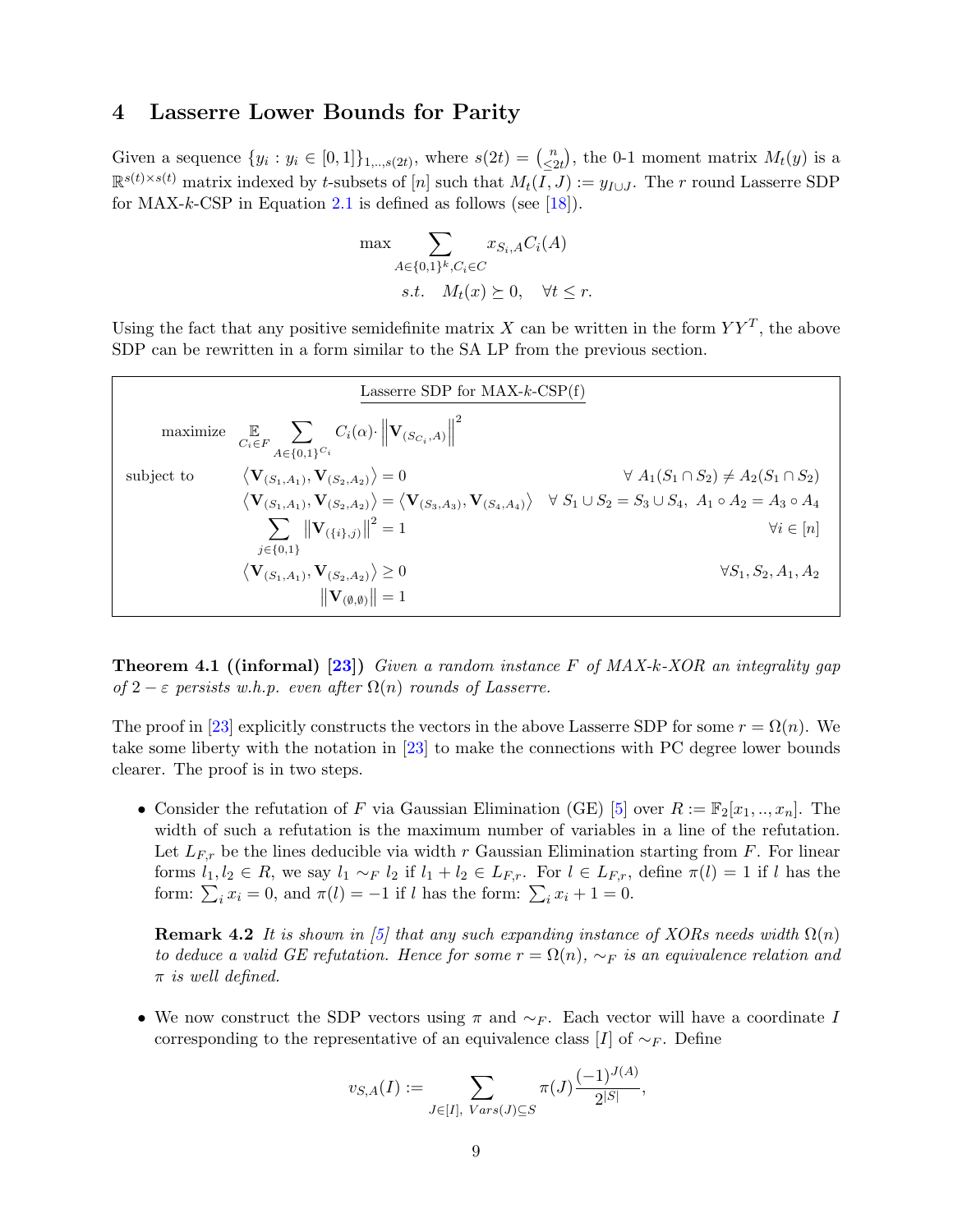where  $J \in R$ ,  $Vars(J)$  denotes the variables in J, and  $J(A)$  is simply J evaluated on assignment A.

Finally [\[23\]](#page-13-9) verifies that the vectors  $v_{S,A}$  defined above indeed satisfy satisfy the Lasserre SDP constraints and that  $\sum_{A \in C_i^{-1}(1)} ||v_{S_i,A}||_2^2 = 1$ , which implies the SDP optimum is 1. However, since the integer optimum is  $1/2 - \varepsilon$  we have shown the required integrality gap of  $2 - \varepsilon$ .

The GE width and PC degree are equivalent upto a factor of 2 for their respective refutations of k-XOR [\[5\]](#page-12-5), and note that the Lasserre SDP solution above has "perfect completeness" so we summarize this section with the following remark but without a formal justification.

**Remark 4.3** For the case of  $k$ -XOR we have shown that a linear lower bound on the degree of PC refutation together with high enough expansion implies a linear lower bound on the rank of the Lasserre SDP relaxation.

### 5 Positivstellensatz Calculus and Binomial Ideals

In this section we sketch yet another lower bound for k-XOR type instances but this time for the degree in the stronger Positivstellensatz Calculus of Grigoriev. The technique of the proof will be reminiscent of  $[2]$ . The proof is from  $[15]$ . However, we will not use Laurent monomials as in  $[15]$ , but stick to  $S_n(\mathbb{R})$  in order to make the similarities with other lower bound proofs clearer.

**Definition 5.1** ([\[15\]](#page-13-13)) Let  $f \in S_{n,d}(\mathbb{R})$  be derived using degree d PC and  $h \in S_{n,d}(\mathbb{R})$  be a sum of squares of multiinear polynomials. A degree d Positivstellensatz Calculus (PZ) refutation has the form:

<span id="page-9-1"></span>
$$
f + h = -1.\tag{5.1}
$$

As noted before, the product encoding of k-XOR constitutes of binomials when we quotient with  ${x_i^2-1 : i \in [n]}$  as opposed to  ${x_i^2-x_i : i \in [n]}$ . Hence, when dealing with a random instance of k-XOR predicates one prefers to work in the quotient ring of the former. Let us denote this ring by  $S'_n(\mathbb{R})$ .

**Theorem 5.2 ((informal)** [\[15\]](#page-13-13)) Suppose any PC refutation of a k-CSP instance F requires degree 2d, when encoded as binomials over  $S'_n(\mathbb{R})$  with all coefficients in  $\{\pm 1,0\}^5$  $\{\pm 1,0\}^5$ , then any PZ refutation of F starting with the same encoding requires degree d.

We provide a sketch of the proof from [\[15\]](#page-13-13). The idea is to construct a functional  $\varphi: S'_{n,d}(\mathbb{R}) \to \mathbb{R}$ such that  $\varphi(f) \mapsto 0$  in Equation [5.1](#page-9-1) and  $\varphi(h) \mapsto \alpha$  with  $\alpha \geq 0$  thus giving a contradiction. When the axioms of F encode to binomials with all coeffcients in  $\{\pm 1, 0\}$ , the Groebner basis algorithm of  $[13]$  implies that the vector space of polynomials derived from a degree d PC on F i.e. the pseudoideal  $V_{n,d}(F)$ , is a R-linear span of a subset of binomials with all coeffcients in  $\{\pm 1, 0\}$ . This property of binomials was also used in [\[5,](#page-12-5) [10\]](#page-13-14). We define  $\varphi(m) \mapsto 0$  whenever neither  $(m + 1)$ nor  $(m-1)$  belongs to  $V_{n,d}(F)$ . Otherwise,  $\varphi(m) \mapsto {\pm 1}$  depending on whether  $m+1$  or  $m-1$ is in  $V_{n,d}$ . Since we already know that PC has no degree 2d refutation for F,  $\varphi$  is well defined. We linearly extend  $\varphi$  to  $S'_{n,d}$ . Clearly  $\varphi(f) = 0$  for  $f \in V_{n,d}(F)$ . The argument that  $\varphi(h) \geq 0$ is by elementary manipulation. One simply expands the squares in h, applies  $\varphi$  and after some

<span id="page-9-0"></span><sup>&</sup>lt;sup>5</sup>This holds when F is a random instance of  $k$ -XOR as in [\[5\]](#page-12-5).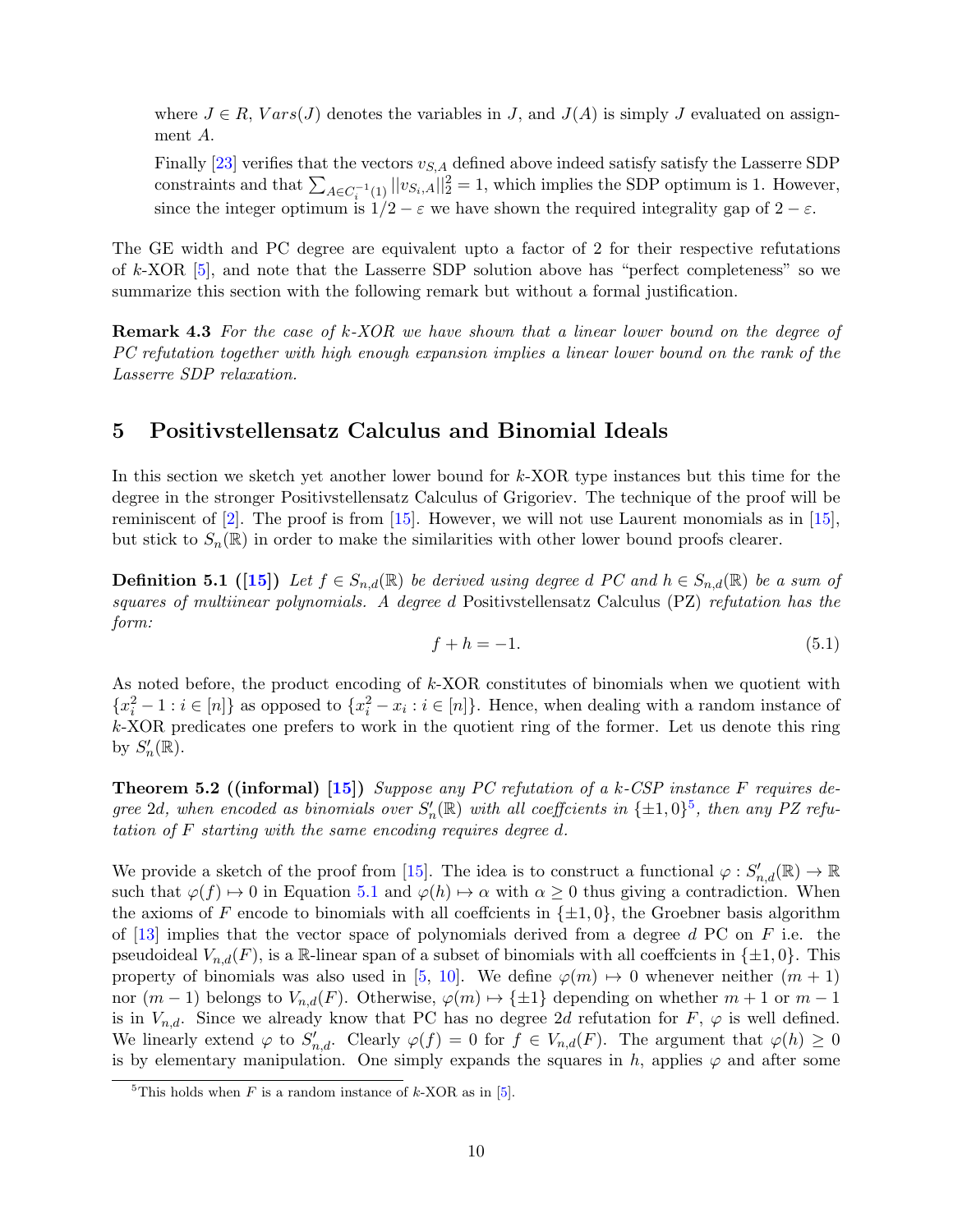simplification constructs a new sum of squares but this time over  $\mathbb{R}$ . We refer the reader to [\[15\]](#page-13-13) for the remaining details.

Some concluding remarks are in order. The first is regarding if we can view  $\varphi$  as an instance of some R as in  $[2]$ .

**Remark 5.3** It is possible that  $\varphi(xm) \nrightarrow 0$  for some monomial m and yet  $\varphi(m) \rightarrow 0$  so the answer is negative. However, over monomials m such that  $\varphi(m) \mapsto {\pm 1}$  one may think of  $\varphi$ as a remainder in the Groebner basis division (w.r.t. some appropriate ideal). It seems that the definition of  $\varphi$  escapes the complexities involved in defining R [\[2\]](#page-12-6) because knowledge of the structure of the basis of  $V_{n,d}(F)$  makes it easier to define non-trivial  $\varphi$  such that  $V_{n,d}(F) \subseteq Ker(\varphi)$ .

The second remark is regarding the similarities between Lasserre and Positivstellensatz Calculus lower bounds for CSPs. For example, both the Lasserre integrality gap in Section [4](#page-8-0) and the PZ degree lower bound above define maps from subsets of variables to  $\{\pm 1\}$  i.e.  $\pi$  and  $\varphi$  respectively, we note that  $\pi = \varphi$ .

**Remark 5.4** The Positivstellensatz (PS)  $\left[15\right]$  is the static version of PZ. The dual of the rank r Lasserre SDP has the same structure as a degree r PS refutation (Section 4.2 in [\[18\]](#page-13-12)). If we use the product encoding over  $S_n$  (or  $S'_n$ ) for Lasserre then the SDP objective function for MAX-k-CSP remains unchanged. Although there maybe some subtleties about SDP duality that may prevent a black-box relationship between the degree lower bound for the PS and integrality gaps with perfect completeness for Lasserre, it is likely that the ideas involved in the lower bounds for  $k$ -CSP in PZ would be helpful for proving Lasserre integrality gaps with perfect completeness.

# 6 Dynamic Hierarchies and Proof Systems

The integrality gaps and rank lower bounds for dynamic hierarchies like  $LS$  and  $LS_+$  have used a different proof framework [\[9,](#page-13-1) [1,](#page-12-2) [24\]](#page-13-2). For MAX-CSPs most of the LS rank lower bounds are now subsumed by the corresponding  $SA$  rank lower bounds. The  $LS_+$  rank lower bounds were not implied by static- $LS_+$  lower bounds(cf. [\[27\]](#page--1-7)). The LS (and  $LS_+$ ) integrality gaps or rank lower bounds follow via intricrate induction arguments which are framed as a Prover-Adversary game to make them more readable. The game involves construction of protection matrices since this approach was inspired from the orginal definition of LS hierarchy, which is repeated below for completeness.

**Definition 6.1 (see [\[12\]](#page-13-7))** Given homogenized convex cones  $\tilde{K_1}, \tilde{K_2}$  in  $\mathbb{R}^{n+1}$  corresponding to polytopes  $K_1$  and  $K_2$ , define the cone  $M(\tilde{K_1}, \tilde{K_2})$  (the lifted LS cone) as the cone consisting of all  $(n+1) \times (n+1)$  matrices Y in R satisfying the conditions:

- 1. Y is symmetric
- 2.  $Y_{ii} = Y_{i0}$
- 3.  $\tilde{K_1}$ \* $Y\tilde{K_2}$  $^*$  ≥ 0.

Let  $N(\tilde{K_1},\tilde{K_2})$  denote the projection  $Ye_0$  of  $M(\tilde{K_1},\tilde{K_2})$ . Let  $Q_n$  denote the unit cube  $[0,1]^n$ . Define  $N(\tilde{K}, \tilde{Q}_n)$  (or simply  $N(K)$ ) as the cone (polytope) obtained after a single LS lift and project step.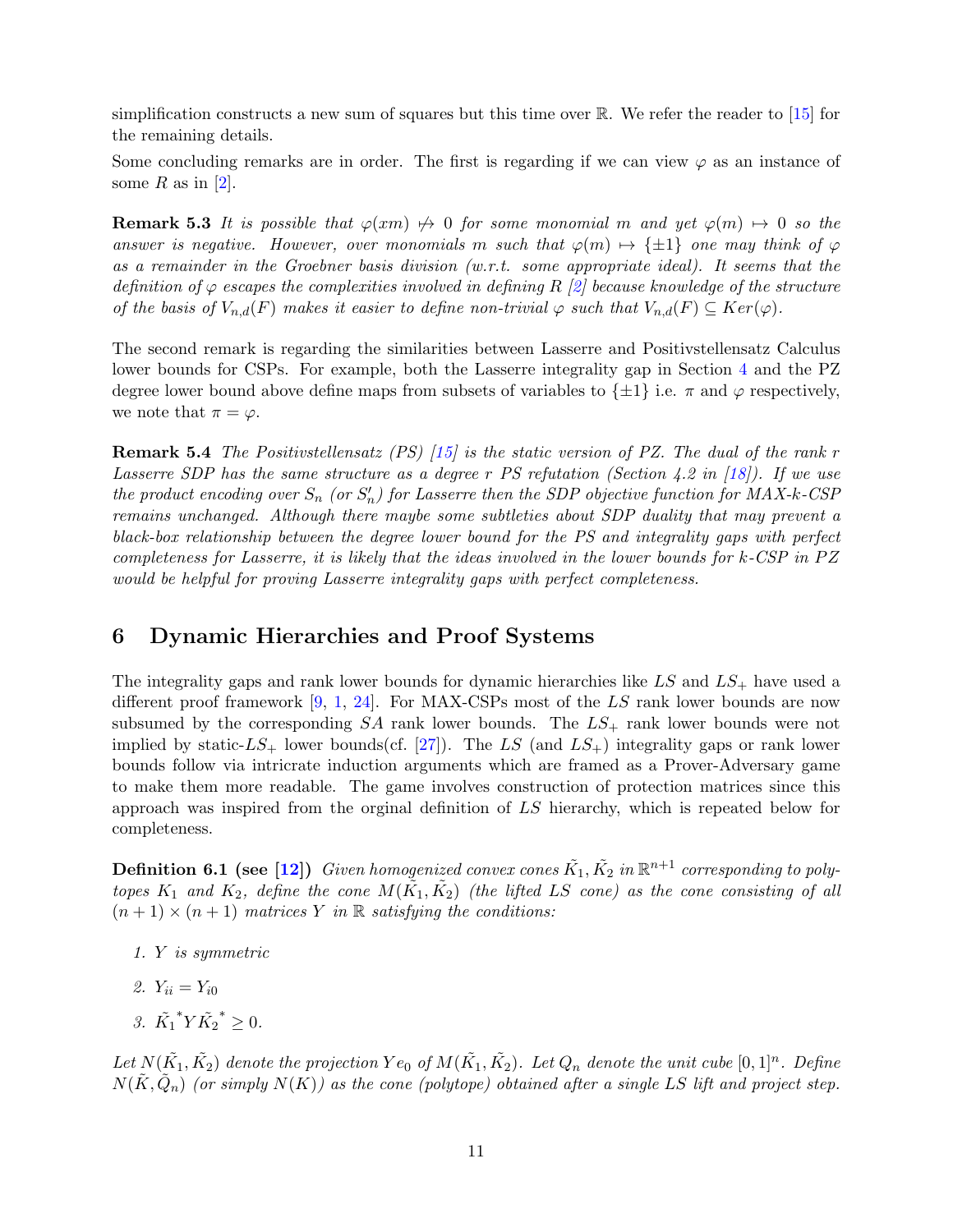The rank r polytope is obtained by applying N for r times. The matrices in M are typically referred to as Protection matrices in the lower bound proofs.  $LS_+$  additionally requires elements of  $M(K,Q)$  be positve semidefinite. We illustrate this method next with a much simpler example. Consider the Symmetric Knapsack polytope defined as:

$$
\sum_{i=1}^{2n+1} x_i = n + 1/2,
$$
  
\n
$$
\forall i \in [2n+1] : x_i \in [0,1].
$$

The polytope has no 0-1 vertices and so  $LS$  will derive a refutation in 2n rounds. The  $LS$  rank lower bound of  $n/2$  (due to  $[16]^{6}$  $[16]^{6}$  $[16]^{6}$  $[16]^{6}$ ) actually proves the stronger static-LS lower bound via defining a functional - as expected for the case for static proof systems. However, a direct rank lower bound for LS using the game method would likely amount to an inductive proof of the claim: The LS polytope of rank  $\leq k$  would contain all the points of the form:

$$
\{\pi(\langle \vec{1}^{n-k}, \vec{0}^{n-k}, \frac{\vec{1}^{2k+1}}{2} \rangle) : \pi \in \mathcal{S}_{2n+1}\}.
$$

Using an involved argument [\[24\]](#page-13-2) prove the following statement.

**Theorem 6.2** ((informal) [\[24\]](#page-13-2)) For a random instance F of MAX-k-XOR, a gap of 2−ε persists w.h.p. even after  $\Omega(n)$  rounds of  $LS_+$ .

The proof constructs protection matrices as mentioned before using the Prover-Adversary game framework. The expansion of the underlying constraint graph of  $F$  is used to ensure positive semidefiniteness and also prove that the protection matrices exist even after many rounds of  $LS_+$ .

### 7 Some Open Problems

Several important open problems remain as far as lower bounds for such hierarchies and proof systems are concerned. We list some of the less well known questions below.

- 1. It is known that a random instance of MAX-k-XOR  $(k \geq 3)$  [\[7,](#page-12-3) [23\]](#page-13-9) almost always has an integrality gap with perfect completeness even after linear number of rounds of Lasserre and the corresponding degree lower bounds for the Positvstellensatz are also known. However, it is not known for which predicates other than k-XOR can one can show similar lower bounds. There is modest progress in this direction in [\[27\]](#page--1-7) which shows rank lower bounds for the static- $LS_{+}$  hierarchy, which is at least as strong as the mixed hierarchy. It would be interesting to see if one can define a reduction operator similar to Alekhnovich and Razborov [\[2\]](#page-12-6) and generalize their lower bound for the degree of any polynomial calculus refutation of immune predicates to show similar positivstellensatz type lower bounds for (say) immune predicates.
- 2. As far as just the question of integrality gaps is concerned i.e., one is even satisfied with hard instances which have *imperfect completeness*, it would be interesting to answer for which predicates P does  $MAX-k-CSP(P)$  have large integrality gap even in strong hierarchies. Of course we know some such results with perfect completeness here [\[23,](#page-13-9) [26,](#page--1-4) [7,](#page-12-3) [27\]](#page--1-7) and such

<span id="page-11-0"></span><sup>&</sup>lt;sup>6</sup>The lower bound in  $[16]$  is actually for the positivstellensatz.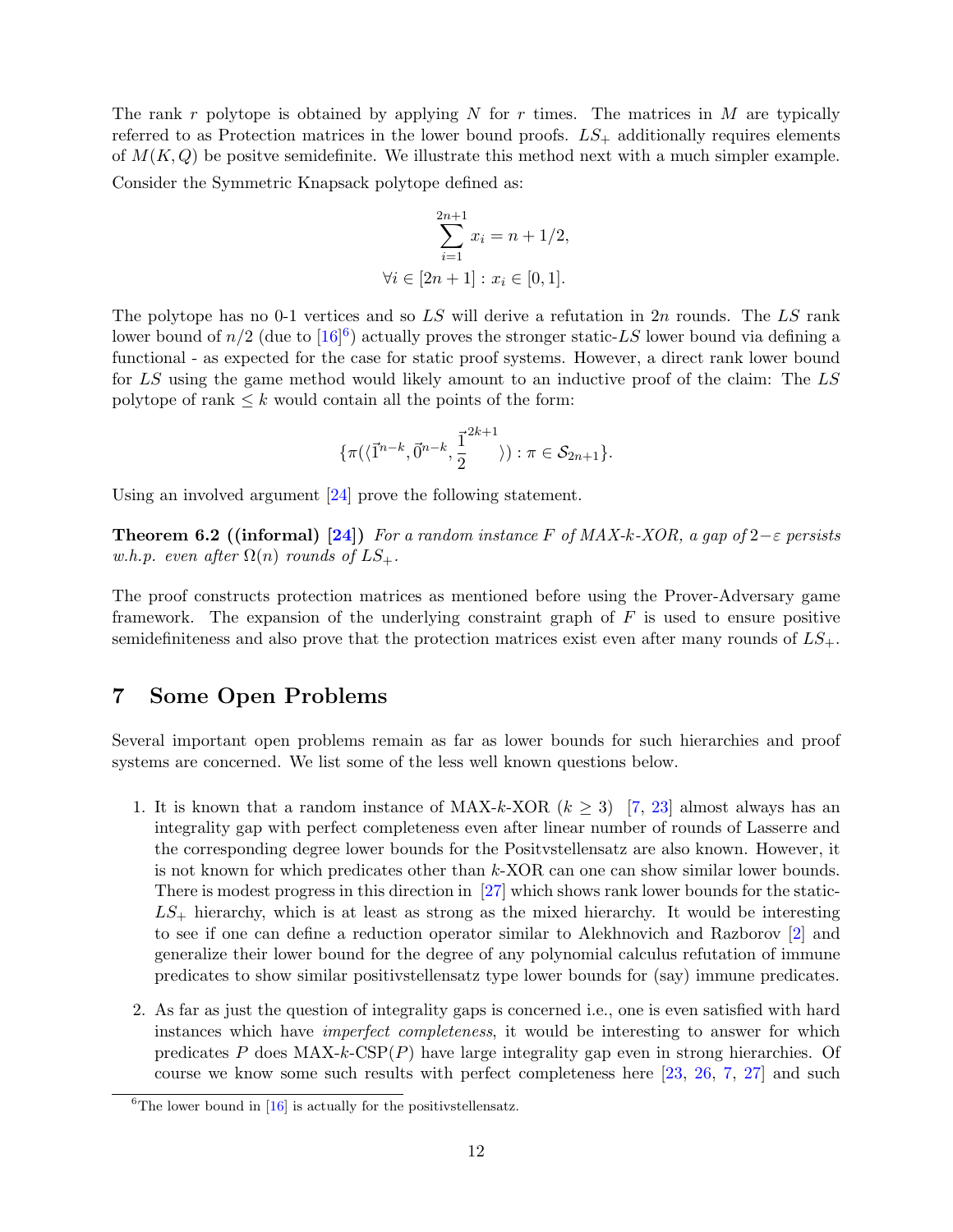questions have also been explored for weak proof systems like Resolution [\[6\]](#page-12-4) and Polynomial Calculus [\[2\]](#page-12-6). But we know very few results with imperfect completeness for MAX-k-CSPs. Moreover, one may go a step further and ask for algorithms which beat the random assignment in case existence of lower bounds is suspect. Such a question essentially asks for dichotomy type results but with respect to weaker models of computation. There is modest progress in this direction in [\[17\]](#page-13-15) but still many questions remain open.

- 3. Integrality gaps for the Unique Games type of problems remain elusive in SDP hierarchies and since the Sum of Squares type derivations can refute known hard instances, any progress would be very interesting. However, is the full power of SOS derivations necessary for nontrivial approximation algorithms or could we use fewer rounds of fancier "lift and project" type derivations. For example, could dynamic hierachies (for eg. the  $LS_*$  hierarchy) be used to show non-trivial rank bounds for such questions. While there is some progress in [\[28\]](#page--1-6) for this question as far as the  $LS_*$  hierarchy is concerned, there are likely a couple of obvious weak (non-SOS) hierarchies which are left to be ruled out.
- 4. Finally, all lower bounds mentioned so far essentially show that some fixed algorithms based on LP and SDP relaxations can not approximate or refute certain hard instances. However, the question of size lower bounds in dynamic hierarchies [\[16,](#page-13-8) [22\]](#page-13-16) goes beyond fixed algorithms and we do not know any size vs rank tradeoffs in dynamic hierachies. Moreover, we also do not know size vs rank tradeoffs for the static positivstellensatz. Such size lower bounds for static hierarchies may also be interesting simply because they would imply a lower bound on the number of lifted inequalities needed to deduce the empty polytope and as a consequence also imply corresponding rank lower bounds.

# References

- <span id="page-12-2"></span>[1] Michael Alekhnovich, Sanjeev Arora, and Iannis Tourlakis. Towards Strong Non-Approximability Results in the Lovász-Schrijver Hierarchy. In STOC, pages 294–303, 2005.
- <span id="page-12-6"></span>[2] Michael Alekhnovich and Alexander Razborov. Lower Bounds for Polynomial Calculus: Non-Binomial Case. In FOCS, pages 190–199, Washington, DC, USA, 2001. IEEE Computer Society.
- <span id="page-12-1"></span>[3] Boaz Barak, Fernando G. S. L. Brand˜ao, Aram Wettroth Harrow, Jonathan A. Kelner, David Steurer, and Yuan Zhou. Hypercontractivity, Sum-of-Squares Proofs, and their Applications. CoRR, abs/1205.4484, 2012.
- <span id="page-12-0"></span>[4] Boaz Barak, Prasad Raghavendra, and David Steurer. Rounding Semidefinite Programming Hierarchies via Global Correlation. In FOCS, pages 472–481, 2011.
- <span id="page-12-5"></span>[5] Eli Ben-Sasson and Russell Impagliazzo. Random CNFs are Hard for the Polynomial Calculus. Comput. Complex., 19(4):501–519, December 2010.
- <span id="page-12-4"></span>[6] Eli Ben-Sasson and Avi Wigderson. Short proofs are narrow – resolution made simple. J. ACM, 48(2):149–169, March 2001.
- <span id="page-12-3"></span>[7] Siavosh Benabbas, Konstantinos Georgiou, Avner Magen, and Madhur Tulsiani. SDP Gaps from Pairwise Independence. In Theory of Computing, To appear.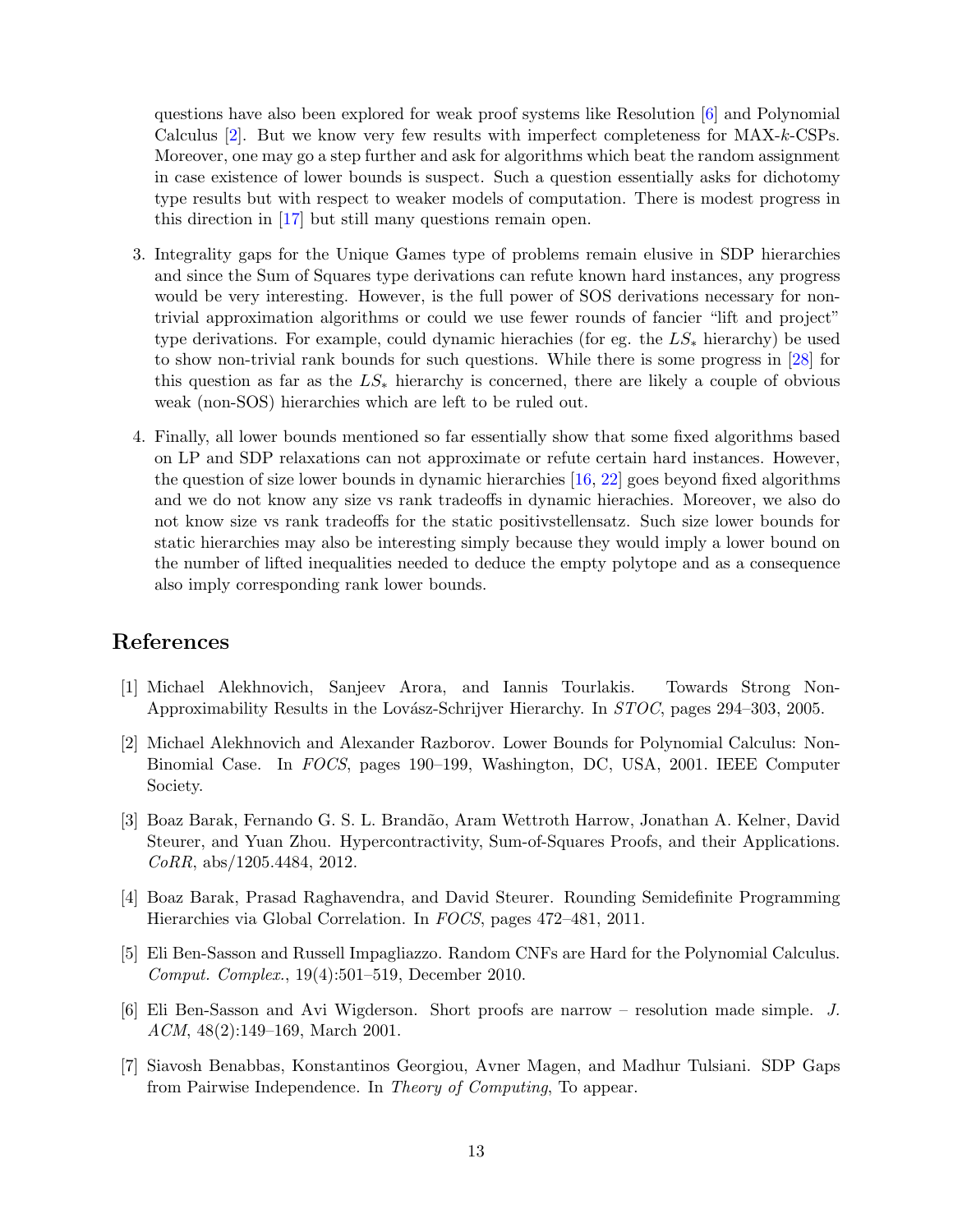- <span id="page-13-6"></span>[8] G´abor Braun, Samuel Fiorini, Sebastian Pokutta, and David Steurer. Approximation limits of linear programs (beyond hierarchies). CoRR, abs/1204.0957, 2012.
- <span id="page-13-1"></span>[9] Joshua Buresh-Oppenheim, Nicola Galesi, Shlomo Hoory, Avner Magen, and Toniann Pitassi. Rank Bounds and Integrality Gaps for Cutting Planes Procedures. In FOCS, pages 318–, Washington, DC, USA, 2003. IEEE Computer Society.
- <span id="page-13-14"></span>[10] Samuel R. Buss, Dima Grigoriev, Russell Impagliazzo, and Toniann Pitassi. Linear gaps between degrees for the polynomial calculus modulo distinct primes. J. Comput. Syst. Sci., 62(2):267–289, 2001.
- <span id="page-13-3"></span>[11] Moses Charikar, Konstantin Makarychev, and Yury Makarychev. Integrality Gaps for Sherali-Adams Relaxations. In STOC, pages 283–292, New York, NY, USA, 2009. ACM.
- <span id="page-13-7"></span>[12] Eden Chlamatac and Madhur Tulsiani. Convex Relaxations and Integrality Gaps. In Handbook on Semidefinite, Cone and Polynomial Optimization, 2010.
- <span id="page-13-10"></span>[13] Matthew Clegg, Jeffery Edmonds, and Russell Impagliazzo. Using the groebner basis algorithm to find proofs of unsatisfiability. In STOC, pages 174–183, 1996.
- <span id="page-13-5"></span>[14] Samuel Fiorini, Serge Massar, Sebastian Pokutta, Hans Raj Tiwary, and Ronald de Wolf. Linear vs. semidefinite extended formulations: exponential separation and strong lower bounds. In STOC, pages 95–106, 2012.
- <span id="page-13-13"></span>[15] Dima Grigoriev. Linear lower bound on degrees of positivstellensatz calculus proofs for the parity. Theor. Comput. Sci., 259(1-2):613–622, 2001.
- <span id="page-13-8"></span>[16] Dima Grigoriev, Edward A. Hirsch, and Dmitrii V. Pasechnik. Complexity of Semi-Algebraic Proofs. ECCC, (103), 2001.
- <span id="page-13-15"></span>[17] Subhash Khot, Madhur Tulsiani, and Pratik Worah. The Complexity of Somewhat Approximation Resistant Predicates. ECCC, (151), 2012.
- <span id="page-13-12"></span>[18] Jean Bernard Lasserre. Moments, Positive Polynomials and Their Applications. Imperial College Press, 2009.
- <span id="page-13-0"></span>[19] Ryan O'Donnell and Yuan Zhou. Approximability and Proof Complexity. CoRR, abs/1211.1958, 2012.
- <span id="page-13-4"></span>[20] Toniann Pitassi. Propositional Proof Complexity and Unsolvability of Polynomial Equations. Proc. of the Intl. Cong. of Mathematicians, pages 451–460, 1998.
- <span id="page-13-11"></span>[21] Toniann Pitassi and Nathan Segerlind. Exponential Lower Bounds and Integrality Gaps for Tree-like Lovász-Schrijver Procedures. In *SODA*, pages 355–364, 2009.
- <span id="page-13-16"></span>[22] Pavel Pudlák. Lower Bounds for Resolution and Cutting Plane Proofs and Monotone Computations. J. Symb. Log., 62(3):981–998, 1997.
- <span id="page-13-9"></span>[23] Grant Schoenebeck. Linear Level Lasserre Lower Bounds for Certain k-CSPs. In FOCS, pages 593–602, Washington, DC, USA, 2008. IEEE Computer Society.
- <span id="page-13-2"></span>[24] Grant Schoenebeck, Luca Trevisan, and Madhur Tulsiani. A Linear Round Lower Bound for Lovász-Schrijver SDP Relaxations of Vertex Cover. In IEEE Conference on Computational Complexity, pages 205–216, 2007.